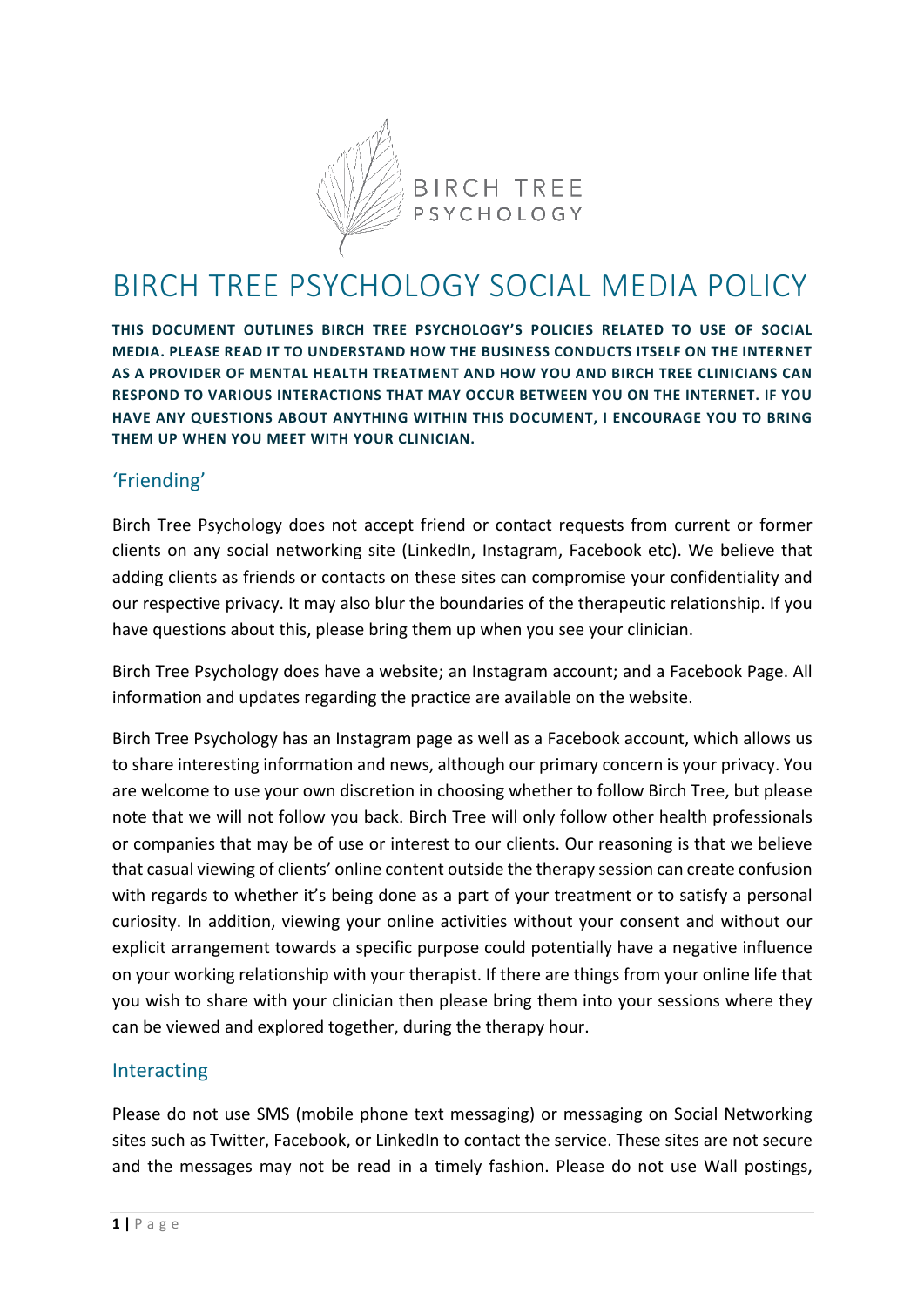@replies, or other means of engaging with Birch Tree in public online forums if you have an already established client/therapist relationship. Engaging in this way could compromise your confidentiality. It may also create the possibility that these exchanges become a part of your legal medical record and will need to be documented and archived in your chart. If you need to contact your therapist between sessions, the best way to do so is by phone. Direct email at info@birchtreepsychology.com.au is best for quick, administrative issues such as changing appointment times. See the email section below for more information regarding email interactions.

# Use of Search Engines

It is NOT a regular part of the practice at Birch Tree to search for clients on Google or Facebook or other search engines. Extremely rare exceptions may be made during times of crisis. If your clinician has a reason to suspect that you are in danger and you have not been in touch with them via the usual means (coming to appointments, phone, or email) there might be an instance in which using a search engine (to find you, find someone close to you, or to check on your recent status updates) becomes necessary as part of ensuring your welfare. These are unusual situations and if your therapist ever resorts to such means, they will fully document it and discuss it with you when you next meet.

### Business Review Sites

You may find this psychology practice or other practices belonging to/affiliated with your therapist on sites such as Google, Yelp, Yahoo Local, Bing, or other places which list businesses. Some of these sites include forums in which users rate their providers and add reviews. Many of these sites comb search engines for business listings and automatically add listings regardless of whether the business has added itself to the site. If you should find this business listing on any of these sites, please know that this listing is NOT a request for a testimonial, rating, or endorsement from you as a client of the service. The Australian Psychological Society's Ethics Code states that: "a person must not advertise a regulated health service, or a business that provides a regulated health service, in a way that uses testimonials or purported testimonials about the service or business"; and that "testimonials or endorsements that are solicited in exchange for remuneration or have the potential to exploit clients".

Of course, you have a right to express yourself on any site you wish. But due to confidentiality, Birch Tree cannot respond to any review on any of these sites whether it is positive or negative. You are encouraged to take your own privacy as seriously as we take our commitment of confidentiality to you. You should also be aware that if you are using these sites to communicate indirectly with your clinician about your feelings about your work, there is a good possibility that they may never see it. If you are in a therapist/client relationship and are working together, it is hoped that you will bring your feelings and reactions to your work